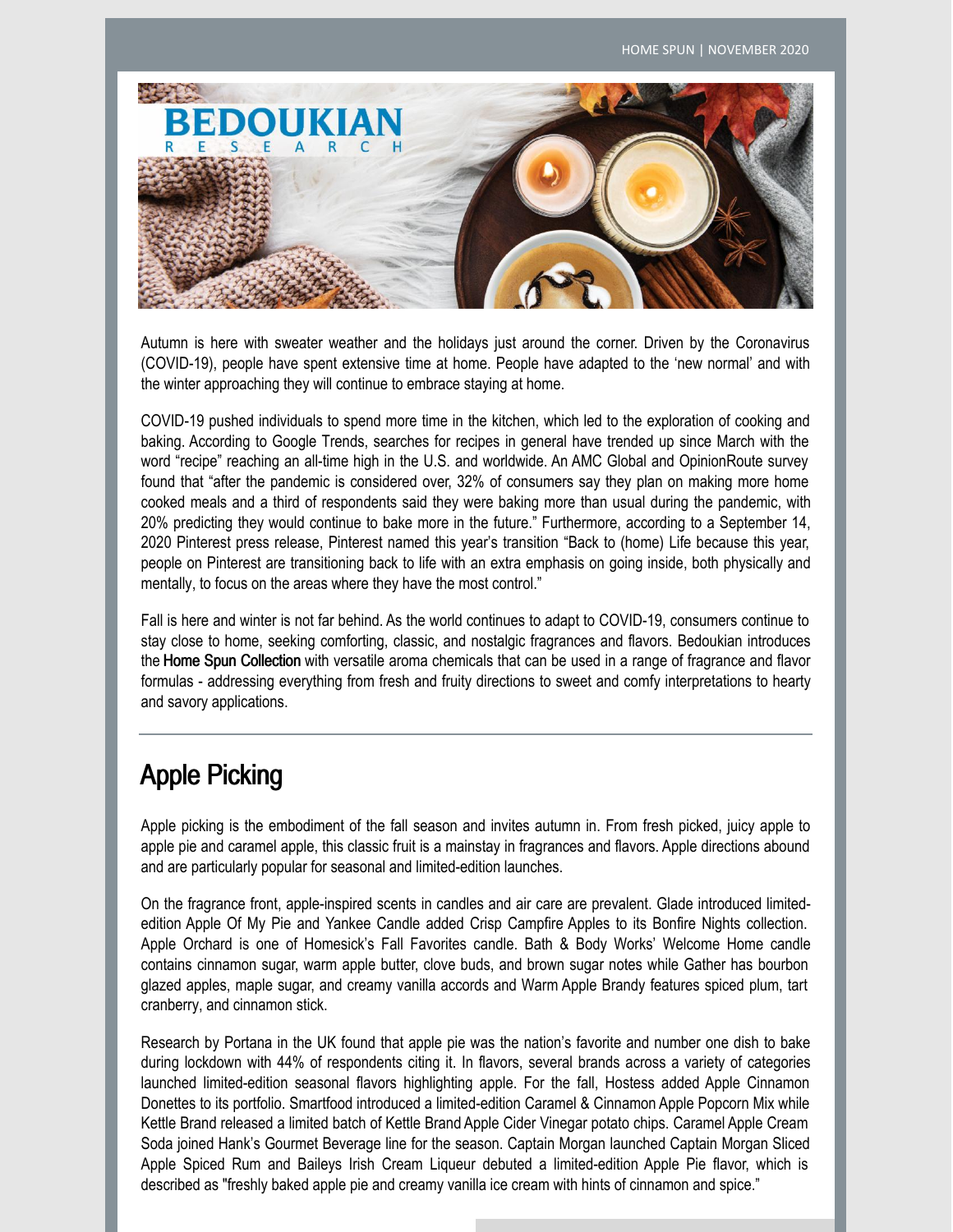

### Bedoukian's Fruitaleur

This beloved ingredient screams autumn apple and is a classic addition to scented products as well as food, beverages, and dessert. In fragrance, in addition to apple accords, [Fruitaleur](https://search.bedoukian.com/flavorfragrance/ff_product.asp?method=POP&id=9840) [BRI 9840] provides a sparkling, ethereal character that boosts the fruity top notes of a fragrance and allows for a very interesting effect in a variety of fruity and green compositions. On the flavor side, this ingredient offers sweet, ripe fruity notes that are superb for red fruit flavors, especially apple and strawberry and can be used to enhance berry and tropical fruit flavors. Utilize this ingredient to ripen your fragrance and flavor formulas with fresh and sweet apple accords.

# As Easy As Pie

Apricots and peaches are stone fruits prominent during the summer months. August is National Peach Month and peaches can be eaten multiple ways including raw, canned, cooked, grilled, or baked. Pies, fruit cobblers, and other desserts commonly use peaches and peach-flavors, which are well-received year-round but particularly popular during the fall and winter holiday season. According to Mark Boyer, president of Tippin's Gourmet Pies, "merchandised correctly, consumers will purchase pie year-round with holidays accounting for 40% of sales versus 25% the rest of the year." Blueberry and Peach, Blackberry and Lemon, and Apple and Pear, are some of the most popular mixed fruit pie favorites, according to Stratas Foods.

Covid-19 induced "anxiety baking," "stress baking," and even "procrastibaking," and individuals put on their aprons and baked bread, cakes, pies, and cookies during quarantine. According to IRI and 210 Analytics, pies and cakes saw a 2.4% increase for the week ending March 15, 2020. SPINS data showed a 236.5% rise in flour and shelf-stable baking mixes, a 122.9% growth in shelf-stable baking ingredients and a 186.5% increase in pancake/waffle mixes for the week of March 22, 2020 compared to the same week last year.

Peach continues to appear in consumer-packaged goods such as fine fragrance and beverages. For example, Tom Ford's new Bitter Peach fragrance is part of the Tom Ford Private Blend collection and highlights notes of pêche de vigne accord, blood orange, cardamom, heliotrope, davana, rum, cognac, jasmine, sandalwood, benzoin, cashmeran, vanilla, tonka bean, labdanum, styrax, and patchouli. Cherry Hibiscus Tea and Peach Mint are two of four flavors in Chobani's new dairy-free Probiotic beverage line. These drinks feature a whole grain oat base and fermented fruit juice.



### Bedoukian's Apritone

Described as a tenacious, ripe fleshy apricot with peach and jasmine undertones, [Apritone](https://search.bedoukian.com/flavorfragrance/ff_product.asp?method=POP&id=410) [BRI 410] is a perfect match for both fragrance and flavor compositions. Extremely long lasting with a rare fruity and natural character, this ingredient makes a significant contribution to peach and jasmine based fragrances. With a smooth, pulpy apricot, sweet pit fruit character, Apritone is excellent for enhancing juicy notes found in stone fruit flavors, such as apricot, peach, plum, cherry, and lychee. Use this ingredient to sweeten the pot and add syrupy, cooked-fruit notes to your fragrance and flavor applications.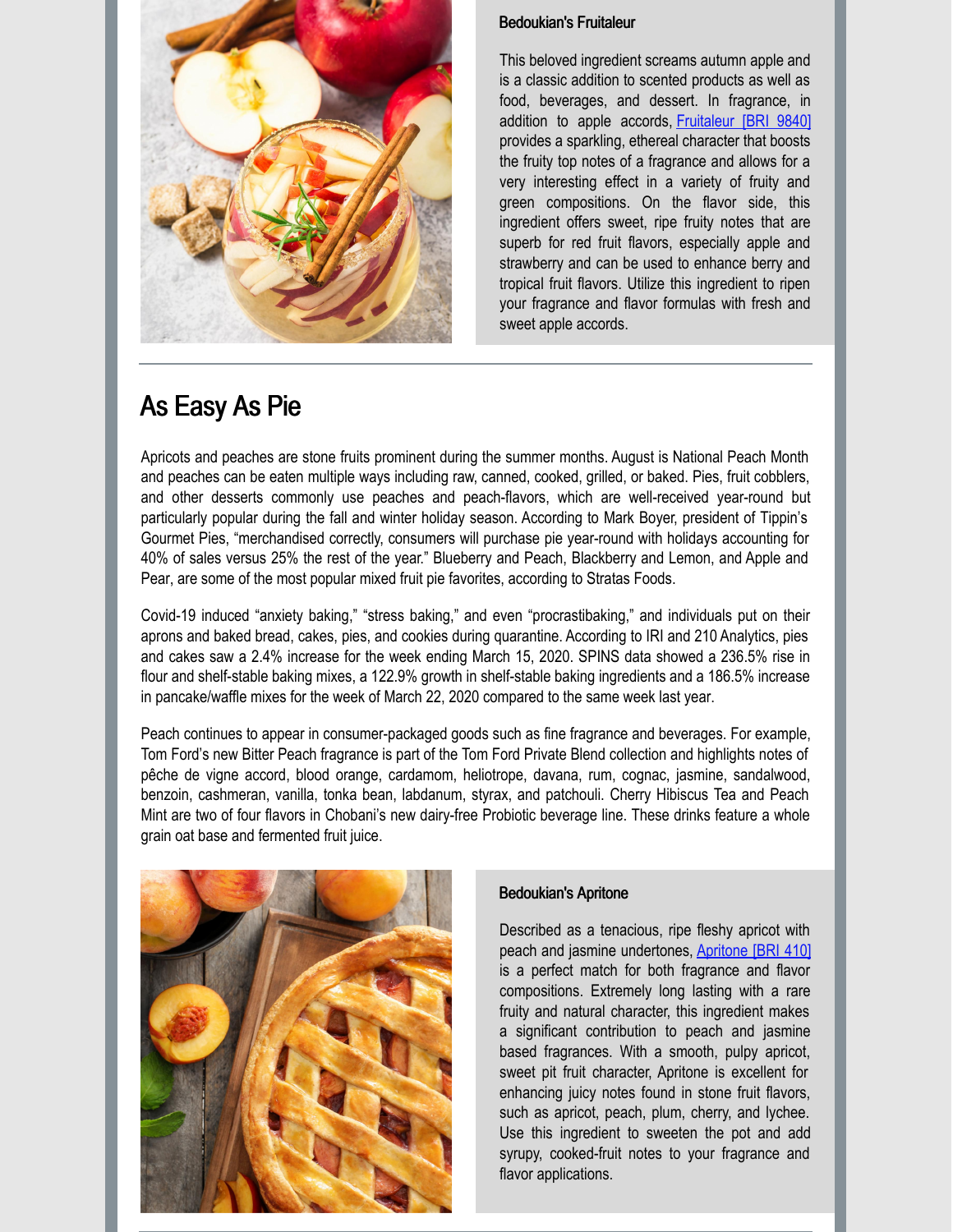### Creature Comforts

As the cooler temperatures approach, fall and winter are traditionally a season of warmth and comfort. COVID-19 has brought uncertainty and in times like these, comfort is even more sought after by consumers. According to an April 24, 2020 Wall Street Journal article, "Comfort foods from big brands are seeing a resurgence, executives say, as consumers seek familiarity and convenience amid the coronavirus pandemic."

As mentioned in As Easy As Pie, baking has been a go to stress reliever with sweet treats such as bread, cakes, pies, and cookies thriving. According to a 2,000 people poll of Americans commissioned by Sensodyne and conducted by OnePoll, emotionally, over 70% of Americans agree food is their favorite way to connect with loved ones. Another poll of 2,000 Americans conducted by OnePoll in conjunction with Farm Rich, found that 41% of respondents say they reach for comfort foods because they bring them happiness, while 39% say these types of foods provide them with something to look forward to in these uncertain times. And 33% say it offers "stress relief." The study revealed that ice cream (46%), cookies (38%), chocolate (37%), and pancakes (30%) were many of the Most Devoured Comfort Foods of 2020.

Gourmand and indulgent directions are multi-faceted and can be seen in a variety of flavored and fragranced consumer packaged goods. Gourmand scents and flavors spark comfort and joy and reinforce nostalgia often leading to fond childhood memories. For example, Ariana Grande's new fragrance R.E.M. is a fruity floral gourmand with juicy fig, warm salted caramel, lavender, pear blossom, musk, sandalwood, quince, marshmallow, and tonka bean accords. Bond no. 9's latest launch TriBeCa, "is a sexy, unisex, floriental" with notes of cacao, hazelnut, jasmine, cedar, ambroxan, moss, and caramel. Yankee Candle offers a Pecan Pie Bites scent self-described as "miniature pastries, just right for sharing, with a sweetly spiced filling that's loaded with toasted pecans." In flavors, Hostess Maple Glazed Donettes joins the brand's fall lineup while Duncan Hines unveils a new line of Keto Friendly Cake Cups in three flavors: Birthday Cake, Double Chocolate Cake, and Walnut Fudge Brownie. Del Monte Oats To Go is a new portable range available in Apple Cinnamon Crunch, Banana Nut, Maple Brown Sugar Crunch, and Triple Berry Almond varieties.



#### Bedoukian's Nuezate

With its fresh, characteristic black walnut profile combined with woody undertones and a subtle fruitiness, the possibilities for **[Nuezate](https://search.bedoukian.com/flavorfragrance/ff_product.asp?method=POP&id=728) [BRI 728]** are endless. In fragrances, it can be used to emphasize nutty notes and reinforce spice notes. A truly versatile material, Nuezate adds complexity, depth and a touch of elegance to any composition. On the flavor side, it adds earthy notes typical of many tree nuts to sweet and roasted applications. In addition, this material enhances brown and nutty flavors, especially for maple and walnut types and offers an interesting effect on various fruit and spirit flavors. Make your customers go nuts and keep your fragrance and flavor formulas under wraps with this unique and comforting ingredient.

### Winner Winner Chicken Dinner

It is said that the origins of the expression "Winner Winner Chicken Dinner" is a gambling term from a Las Vegas casino that used to offer a chicken dinner for \$2.00, which was the same amount as a standard bet. If an individual won a bet, they won a chicken dinner. The stay-at-home orders led to more time at home. In turn consumers explored cooking savory meals and chicken was a popular protein and continues to trend. On April 27, 2020, Google Trends reported chicken recipes as number 3 of the top 10 most searched recipes during the stay-at-home orders. According to DoorDash's Deep Dish report, almost half of respondents (41%) are most tired of cooking chicken in the first half of 2020. However, NYC and DC DoorDash customers love to